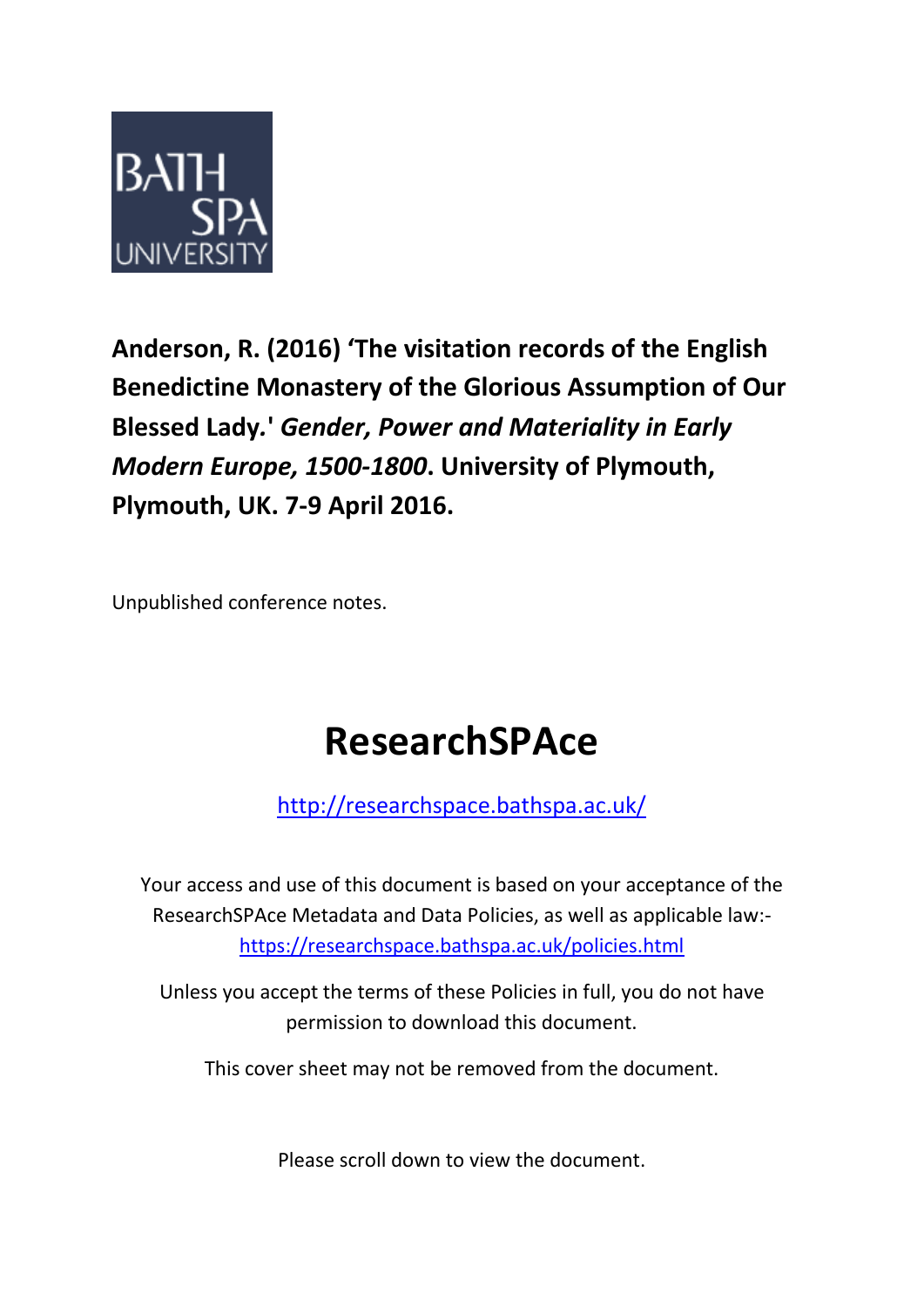# **The Visitation Records of the English Benedictine Monastery of the Assumption of Our Blessed Lady.**

#### **Dr Roberta Anderson, Senior Lecturer in Early Modern History, Bath Spa University**

This paper is part of a large work in progress based on previously unseen material from the Haslemere collection at Downside Abbey. <sup>1</sup> The main sources consist of approximately 28 boxes of loose, mainly unsorted, documents, kept in the archives of the Abbey. This collection contains the profession lists; obituaries; financial and legal documents; histories and other documents which demonstrate the social, cultural and religious activities of the nuns of the English Benedictine Monastery of the Assumption of Our Blessed Lady between foundation in 1597 and suppression in 1976.

Nunneries were quite often under the protection or oversight of some other ecclesiastical institution, and these held their own visitations. However, the Brussels Dames, as they became known, were under the jurisdiction of the local bishop, and so, as part of my current project, my paper will examine one aspect of this major collection: the extant visitation records: the 'Book of Bishops Visitations from 1794 to 1878 with names of Religious and Officials' and 'Acts of visitation (East Bergholt) 1922-39'. 2 The Visitation returns place in stark relief the intersection of gender, power, and materiality in these institutions. The records catalogue, for example, individual items that nuns held in safekeeping. These items undoubtedly had significance for these women and represented their interaction with the world of material culture. Yet at the same time, the nuns were accountable, as religious women, to a gendered ecclesiastical hierarchy which scrutinized these possessions.

When the Benedictine Dames of the Monastery of the Glorious Assumption of the Blessed Virgin Mary, Brussels, evacuated to England in 1794 they came under the jurisdiction of the Bishop of Winchester and liable for Visitations.

<sup>1</sup> I am deeply indebted to the community at Downside Abbey for access to the Haslemere Collection.

<sup>2</sup> 3134 VI.C and 3136 VI.C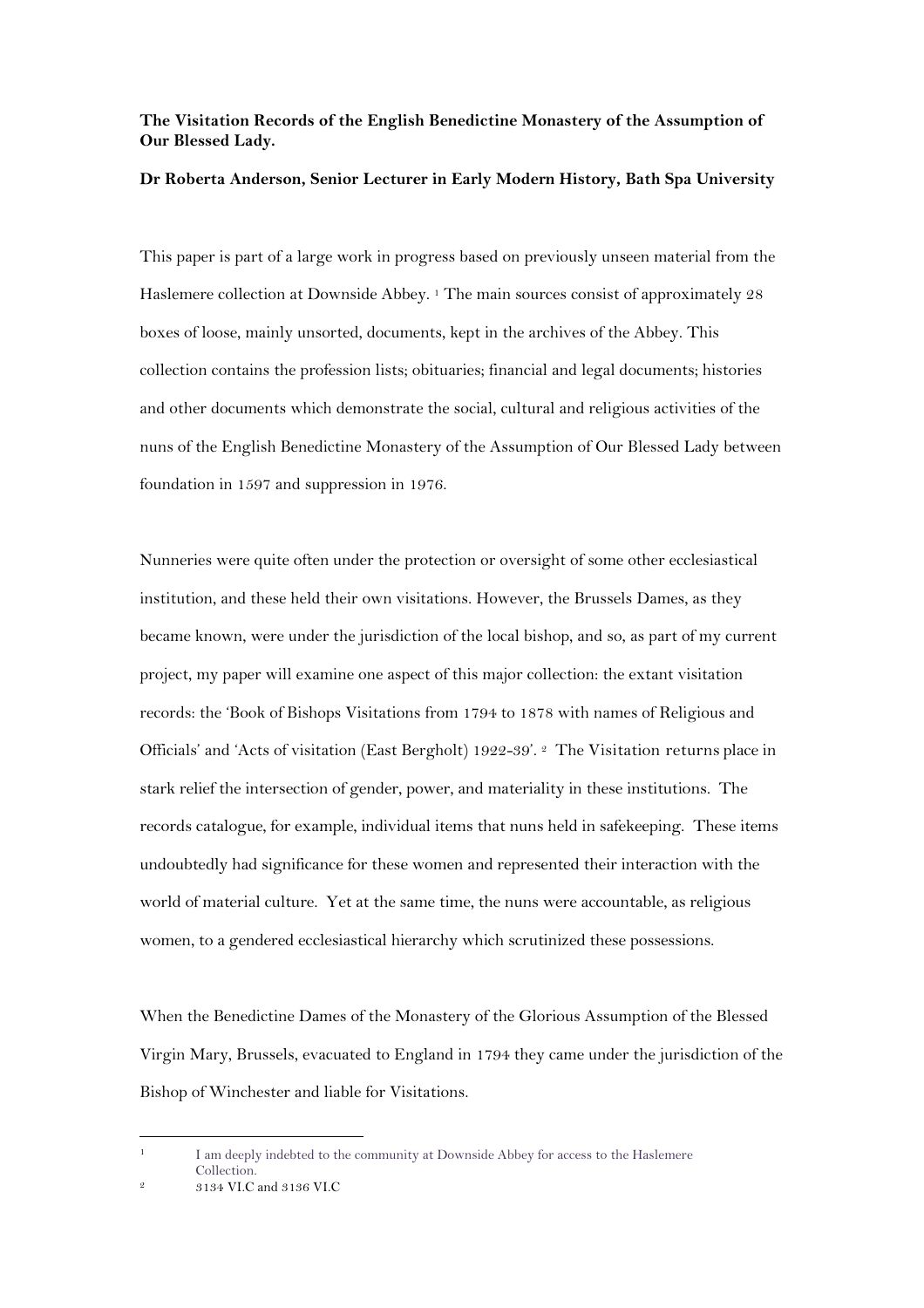Visitations have had a long history in the Church existing in some form since that time of the early Christians. In general Benedictine monasteries are autonomous, and although most of them belonged to a monastic congregation, such a body was only a loosely organised association for mutual assistance. It does not often impinge upon the daily life of its member monasteries. In the case of the Monastery of the Glorious Assumption the exception to this was the Visitation, when the Bishop, and latterly, an abbot or monk from a Benedictine house, came to examine the life of the nuns. It provided an opportunity to revise the Constitutions, clothe and profess nuns, suggest changes that should be made, and sanctions that should be imposed to bring the Order back in-line with the Rule. However, the Visitations were intended, in general, to pick up on problems, only rarely does the Visitation record begin with an outline of what was done well.

In Brussels the Community was under the Episcopal care of the Archbishop of Mechelen. During his 1620 visitation, Matthais Hovius, reminded the nuns of the importance of religious services and appropriate silence, and warned against the nun's proclivity for entertaining visitors in the parlour and even within the enclosure. The Archbishop cautioned the Community against socialising with both clerical and lay friends at the grille or allowing them to dine at the convent. This, he considered, was a source of distraction and potentially damaging to the Monastery's reputation. <sup>3</sup> The warning does not appear to have been taken seriously—just three years later, Dame Anne Ingleby complained that guests in the enclosure had brought, 'much vanity and distraction in to our house'. <sup>4</sup>

The Community received their first Visitation, in Winchester, from Bishop John Douglass, Bishop of Centuria, Vicar Apostolic of the London District, when he came to bless the nuns' chapel on 25th September, 1794. The Visitation Report provided,

an explanation of certain points in the Statutes of the Religious Dames of the late Convent of the Assumption of the Blessed Virgin Mary at Brussels by the Right Reverend Father in God John Douglass, Bishop of Centuria, Vicar Apostolic of the

<sup>&</sup>lt;sup>3</sup> AAM, Mechliniensia, 10<sup>th</sup> May, 1620.

<sup>4</sup> Anne Ingleby to Jacob Boosen, AAM, Fonds Kloosters, Englese Benedictijnen/12 (1623)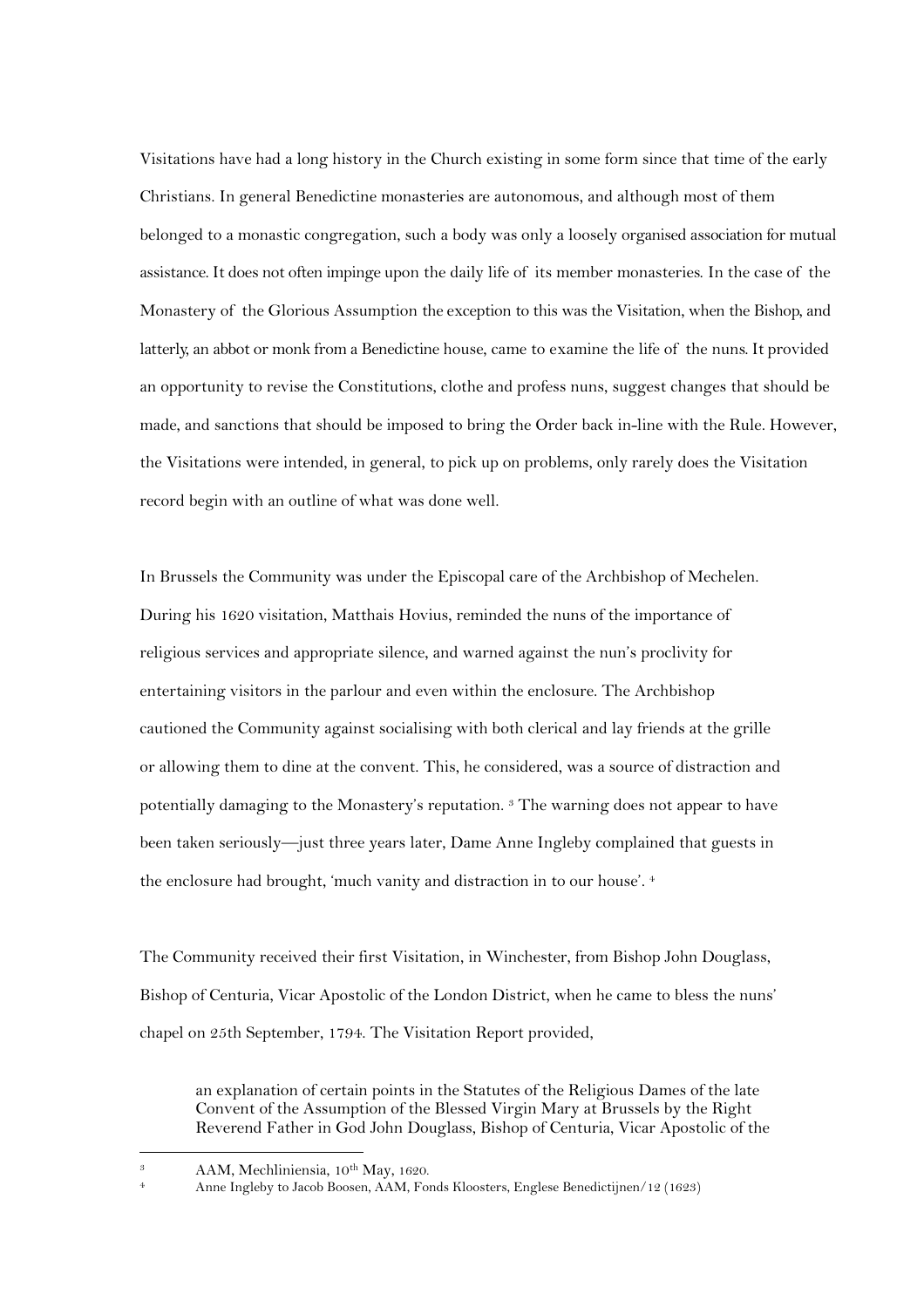London District, and Superior of the said Community now settled in the House of the said Bishop in the City of Winchester.

Further it contained a note informing the Community that these 'Explanations only to be held good for the present time, and present circumstances.'

At this time Douglass saw each nun in turn —14 choir nuns, 5 lay sisters, and 4 novices and, with Dr Milner present, he assembled the whole Community

in order to consider what points of the Statutes it would be necessary to alter or modify; the Customs of the Country, especially being now a Protestant Country, required some alterations - changes were therefore made, even on essential points, such as the rules of Inclosure, in regard to admitting Seculars inside the Monastery, in order to do away with the prejudice and ignorance in which the people in England had been brought up to regard Religions and monasteries in general. The *Horarium* was changed - rising in the night was to be discontinued.<sup>5</sup>

One thing that is stressed repeatedly is that 'no stranger' may see a single Religious, two must always attend and that no strangers' male servants should visit the kitchen. At the same Visitation referring to Chapter 8, Verse 11 of the Constitutions, the nuns are excused from 'sleeping in clothes'. And again, relating to Chapter 4, Verse 11 they were now allowed to walk in the gardens alone. These may seem like minor amendments, but they do show that following their arrival in England, certain changes were necessary to allow them to fit more easily into their new surroundings. Other minor changes were made to the Constitution at this time, for example, the 'Bishop gave leave for the Converse Sisters to have curtains to their beds, which was not formerly the custom'. Another minor amendment allowed that on days of abstinence, the nuns could have their Greens dressed with fat in place of butter; Bishop Griffiths, however, rescinded this luxury, in 1836!

This was still a time of the Test Act and penal laws and there were constant fears amongst the Community that they would fall foul of the law and also attract the attention of anti-Catholic sympathisers in Winchester. In light of this, the nuns were given permission for

<sup>5</sup> *Horarium*, Latin for 'the hours' is the name given to the schedule lived out by those in religious communities.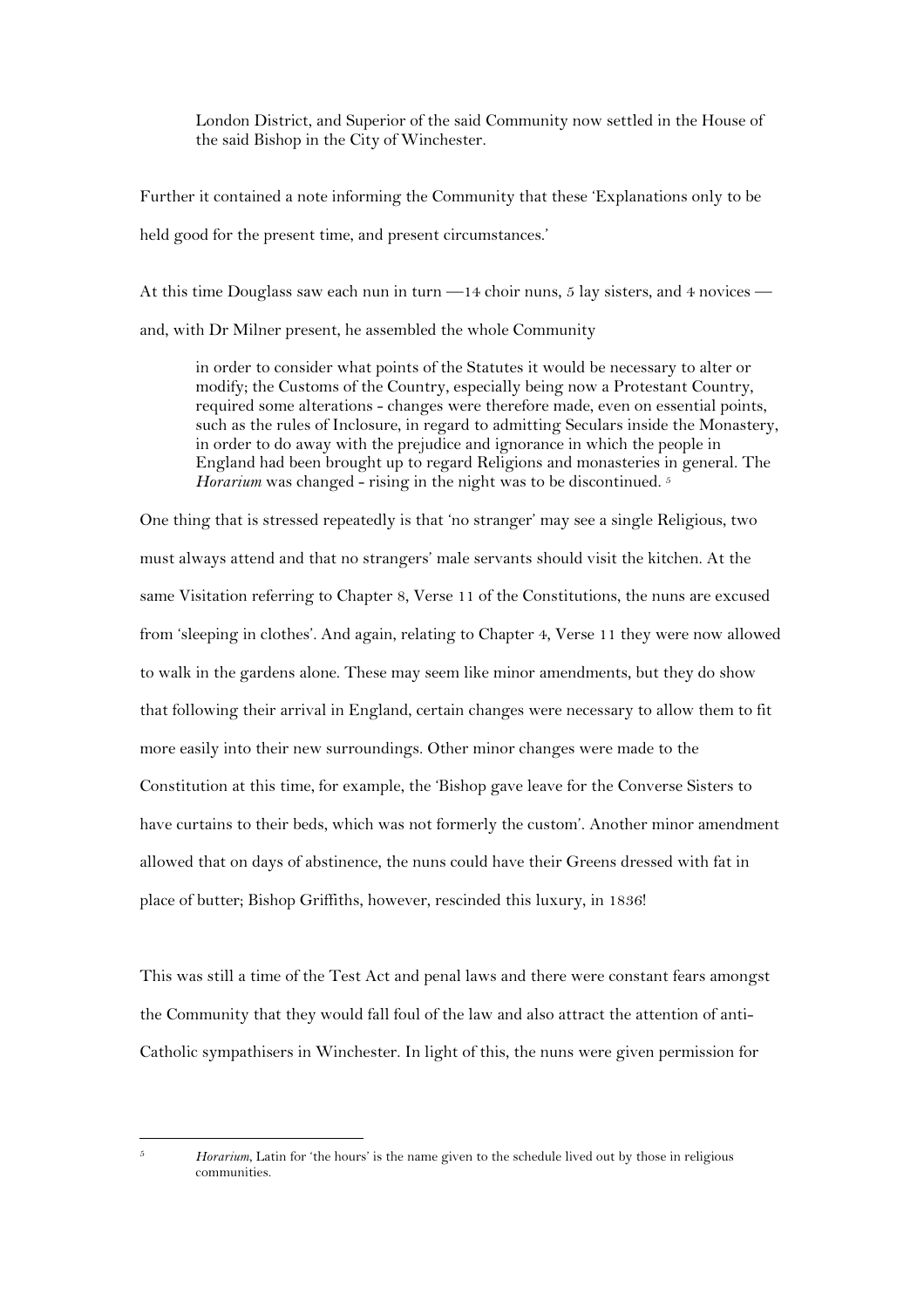any of the lay and out sisters to wear 'civilian' clothes, and, following the1810 Visitation, we find Bishop William Poynter writing to the Abbess that,

For certain just and proper reasons which your Ladyship and myself have duly weighed, I hereby direct that the Person who attends the door, as Porteress, in your house, should not after the end of this present month appear at the door in the dress of a Religious of your Community.

In 1811, Poynter again visited and this time prohibited the admission of newspapers to the monastery!

During the years at Winchester there appears to have been little or no controversy, so that of the fourteen recorded visitations, we find that most only re-avowed the recommendations of the previous visitation and in some cases did this without actually making a visitation. However, this was changed by the 9<sup>th</sup> Visitation, 3<sup>rd</sup> August, 1853, after which the Bishop, Thomas Grant, recommended a Book of Visitations in which was to be inserted:

- The names of all Visitors
- A transcription, in chronological order, of the papers of all past visitations
- Names of Religious etc. at the Visitation
- Names of Religious at future visitations
- Acts of Visit

After this, the Visitation records become more telling of the condition of the Monastery and

the Community therein.

In 1848 when Nicholas Wiseman made his Visitation he found that no sooner had he arrived

than,

the pious and venerable Lady Abbess,[Lady Benedict MacDonald] of your house, of her own free will and full accord, signified unto us her earnest desire to be forthwith relieved of the heavy burthen of the government and administration thereof, on account of her great age and growing infirmities. [43 years]

# And,

deeming this to be a matter of the greatest importance and worthy to be before all others entertained, but not to be decided without mature deliberation, and consideration had thereof, we proceeded to call before us separately each and every of the Religious and took her opinion thereon.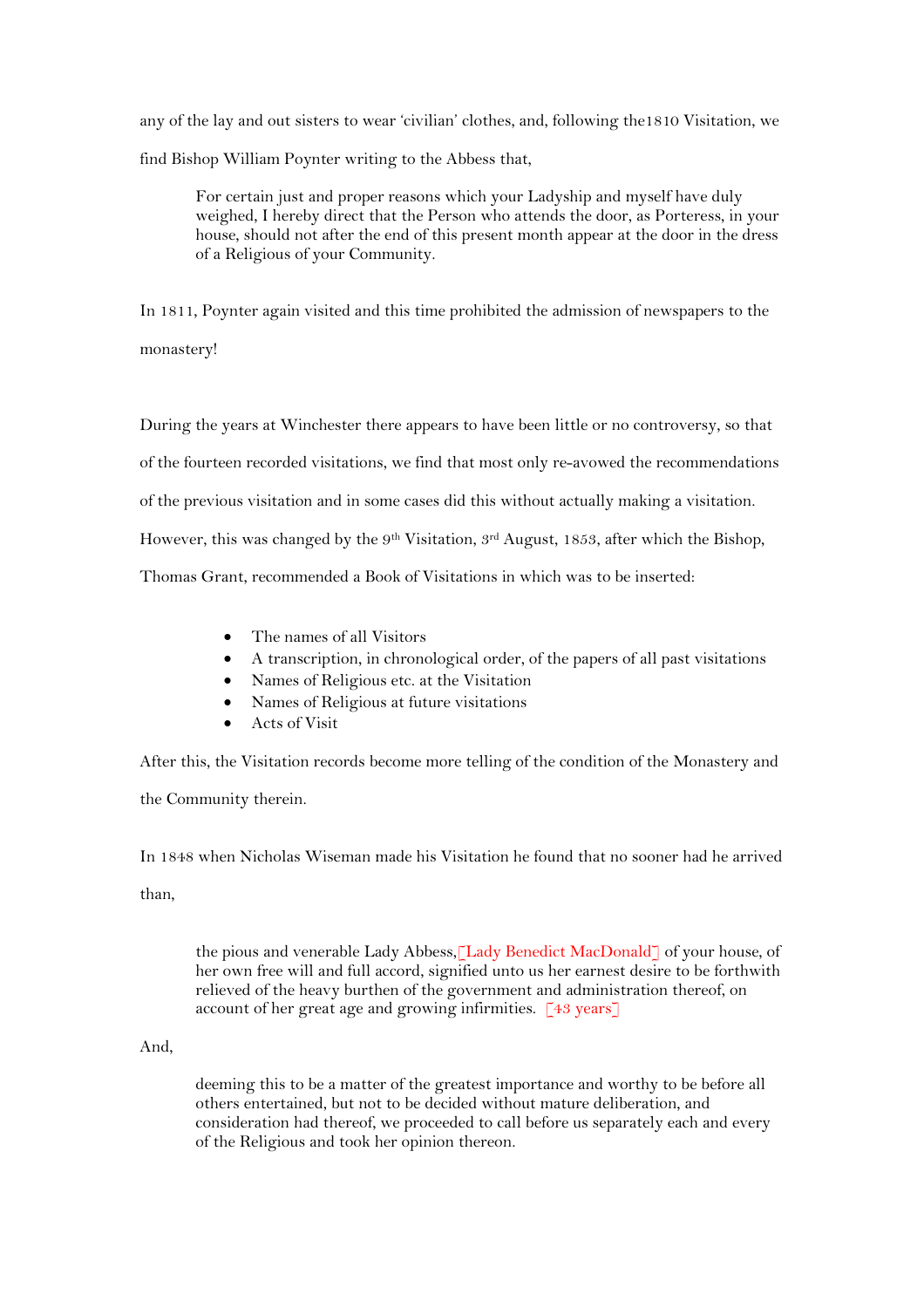He was able to confirm the election of Dame Aloysia Brenan as Prioress, 'declaring her constituted, Prioress extraordinary and Superior of the Benedictine Convent at Winchester'. On 26th February, 1851, she was elected 16th Abbess and oversaw the move from Winchester to East Bergholt in 1857.

Following his 1852 visitation, the Right Reverend Dr. Grant enjoined the Lady Abbess to ensure silence was kept during meals in the Infirmary – obviously the sick nuns were too chatty. In 1853, it was confirmed that a Chapter of faults should be held once a week and that the nuns should renew their vows annually. As to visits by family and friends when they came to Winchester, they might see the Nuns between the hours 9 and  $11 - 1$  and  $3 - 5$ and 7. If they only remained a day or two, or came very seldom, the Superior had discretionary power to allow them to see the Nuns for a longer time.

Following the Visitation of 24th May, 1855, at which the Abbess petitioned for permission to use an abbatial crozier, Bishop Thomas Grant was happy to inform Lady Aloysia that the Cardinal Prefect of Propaganda had written on  $29<sup>th</sup>$  August 1855, 'Your question being proposed with respect to the use of the Crozier by the Abbess of the Benedictinesses of Winchester, the Sacred Congregation of Rites decided that in the case proposed the use may be tolerated on account of the very ancient and perhaps immemorial custom on which it rests.' The original crozier was one of the items which was lost to French Revolution.

#### **IMAGE: LADY ALOYSIA WITH THE CROZIER**

After the death of Lady Aloysia, a monument had been erected to her memory. However, the 1878 Visitation qualified this by advising the Community that, 'The Monumental Cross which is erected for Lady Mary Aloysia Brenan by permission of the Bishop is the offering of her own funds, not the act of the Community, and is not to serve as a precedent for future Abbesses'.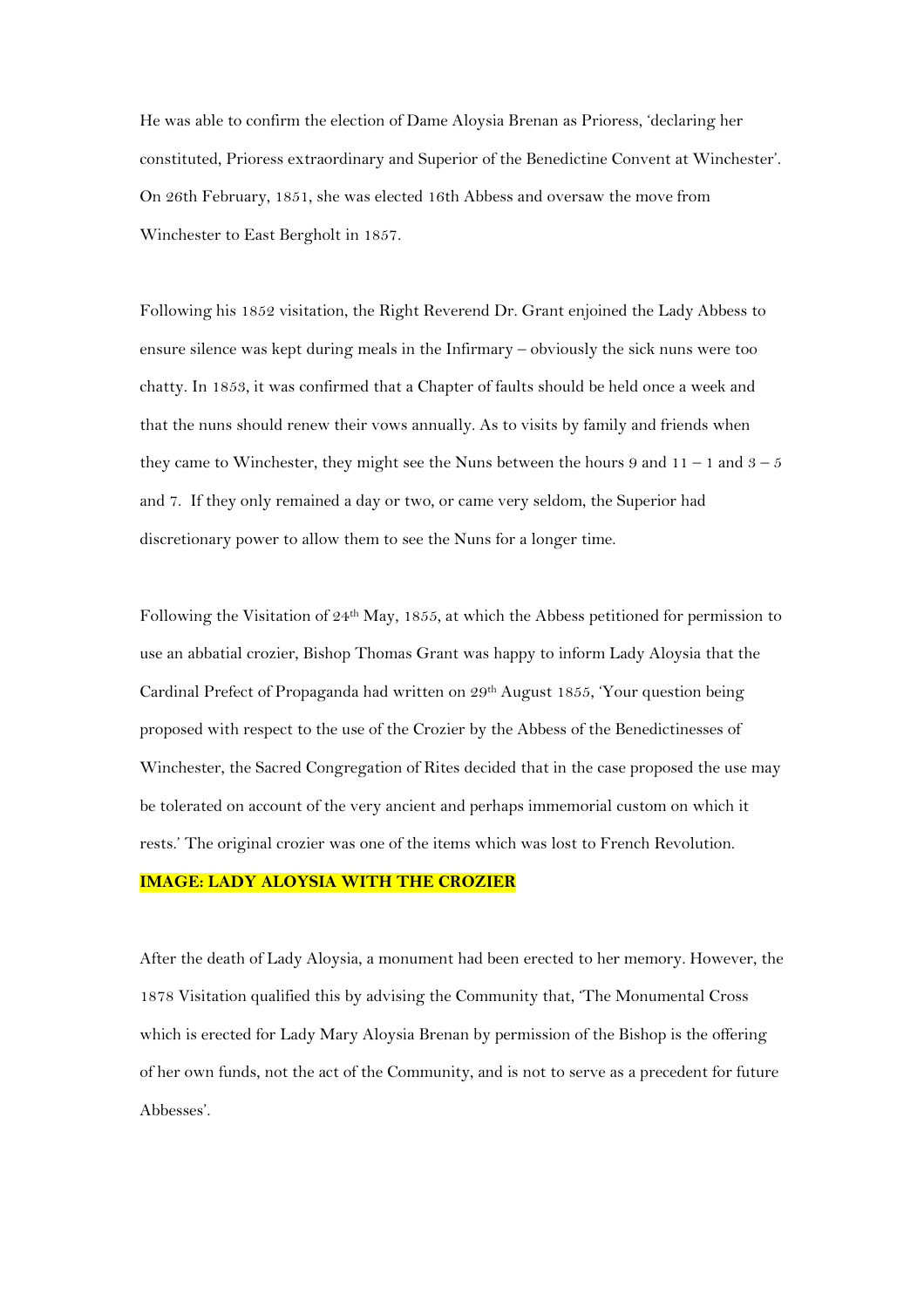The Community was visited on 24 occasions in its 88 years at East Bergholt. Despite meeting each time with all the community, most of the Visitation Book entries only list the names and offices of the religious, give permission for mundane things and reinforce episcopal or papal instructions. However, following his first Visitation to the Benedictines the report from Bishop Amherst, Bishop of Northampton, advised the community that he wished the Enclosure to be gradually promoted, but giving Lady Abbess a discretionary power on how and when this should be imposed. After the freedom the situation at Winchester allowed the community, it is noted that most were looking forward to rigid enclosure again. The installation of the grilles is discussed at great length in both the Visitation records and the Annals.

In 1871 the Bishop gave leave for the Religious to wear a silver ring as a sign of their marriage to Christ, whilst in May, 1891, we find that Bishop Riddell had taken the decision that S. Martina, an out-sister, should leave; the reason given was that she showed no real sign of a vocation. She subsequently became a lay-sister at Fort Augustus. At the close of the Visitation the nuns accompanied the Bishop to the cemetery, and round the grounds. It was on this occasion that he granted an indulgence of 40 days to anyone who should say devoutly three Hail Marys before Our Lady's statue on the lawn.

## **Image: Plan of the Statue**

One Visitation which demonstrates the seriousness of the vow of poverty taken by the Nuns is that by Dom Aelred Kindersley, Abbot of Belmont, in October 1924 in which Item 4 demands that 'in order that the spirit of Poverty may be the better fostered, we ordain that no one should hold any money either in her own possession or in the hands of the Monastery, or any goods as her own, but that all things must be in common and held for the common good. To this end we also ordain that on a day fixed on by the Lady Abbess, all books borrowed from the Library be returned and be left in the Library for the space of two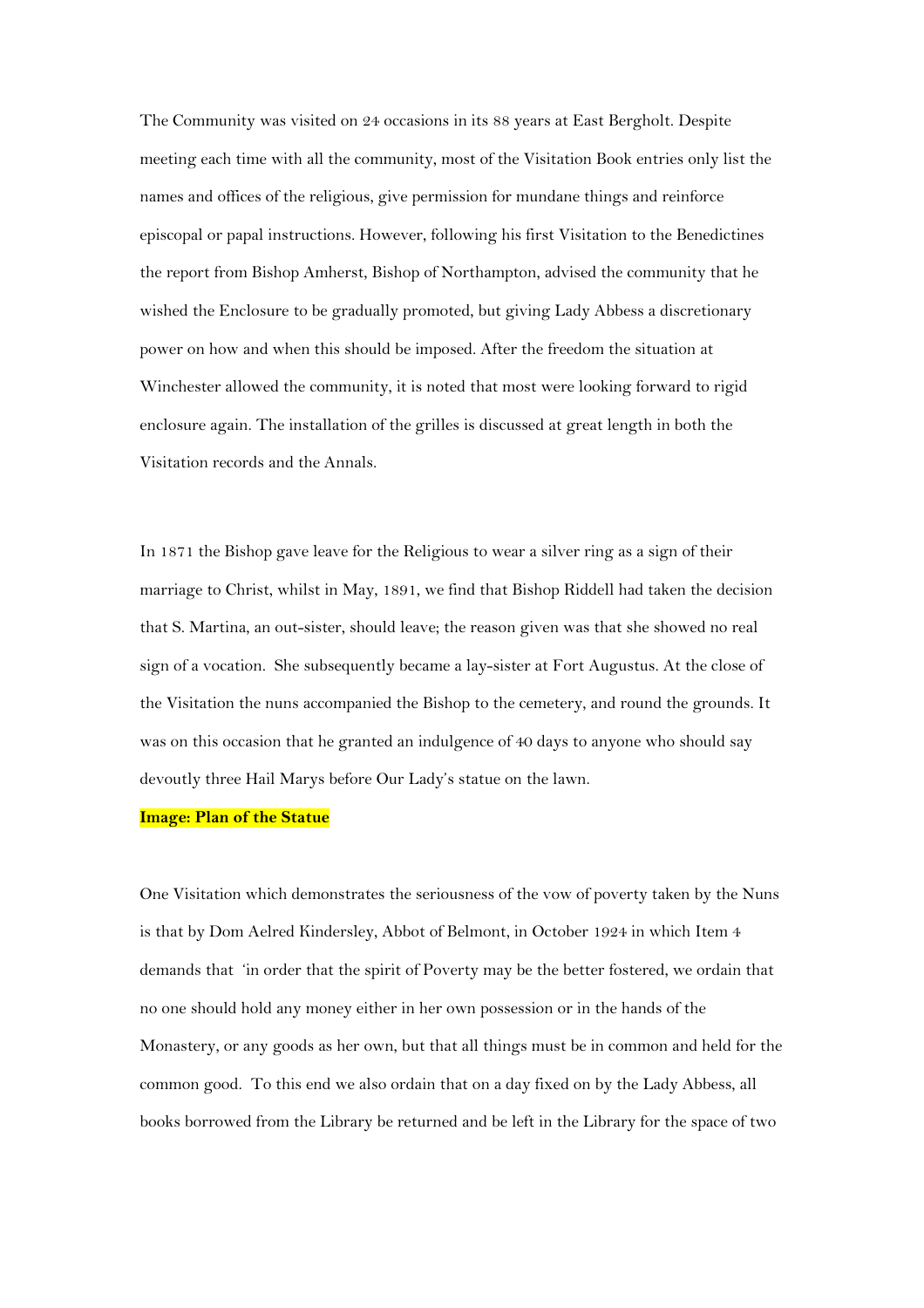full days. After that period, they may again be taken out according to the Rules and Regulations laid down for the borrowing of books'.

In the thirty years the Community remained at Haslemere only one visitation is recorded in the Visitation Book.

The Order of the Visitation, from Haslemere, found in the Archive gives us an insight to the importance placed on these visitations. The visit began with a ceremonial entrance in which the Chaplain, as representative of the Abbess and Community met the visitor and his secretary at the outside door of the Cloister leading to the Church. Here he was vested with the Cope of the colour of the day, and provided with a Cross-bearer and Acolyte, if possible. If not, a server carried the Thurible. At the entrance to the Church they were offered the Crucifix, which, kneeling, they kissed. The Chaplain then offered the aspersorium to the Visitor who aspersed himself and his Secretary. After blessing the incense the Chaplain then sensed both the Visitor and the Secretary, and the Cantor then commenced the *Te Deum*. The Chaplain and Servers, followed by the Visitor and Secretary moved to the altar – the visitor in the centre with the Chaplain on his right and the Secretary, the left. When the *Te Deum* was completed the Visitor sang the Versicles and two prayers, after which the Chaplain and any servers retired; the Visitor then intoned the *Veni Creator*, the customary Versicles and prayers were said and the opening address given.

Once this opening ceremonial was complete the Visitor gave the Instruction on the purpose of the Visitation. He then appointed, after consultation with the Lady Abbess,

- Two of the Community to examine the Books of Accounts with the Rev Secretary
- Two others to make a list of 'Precious Goods', two copies of which were required
- A Sister to call each one in turn to see the Visitor.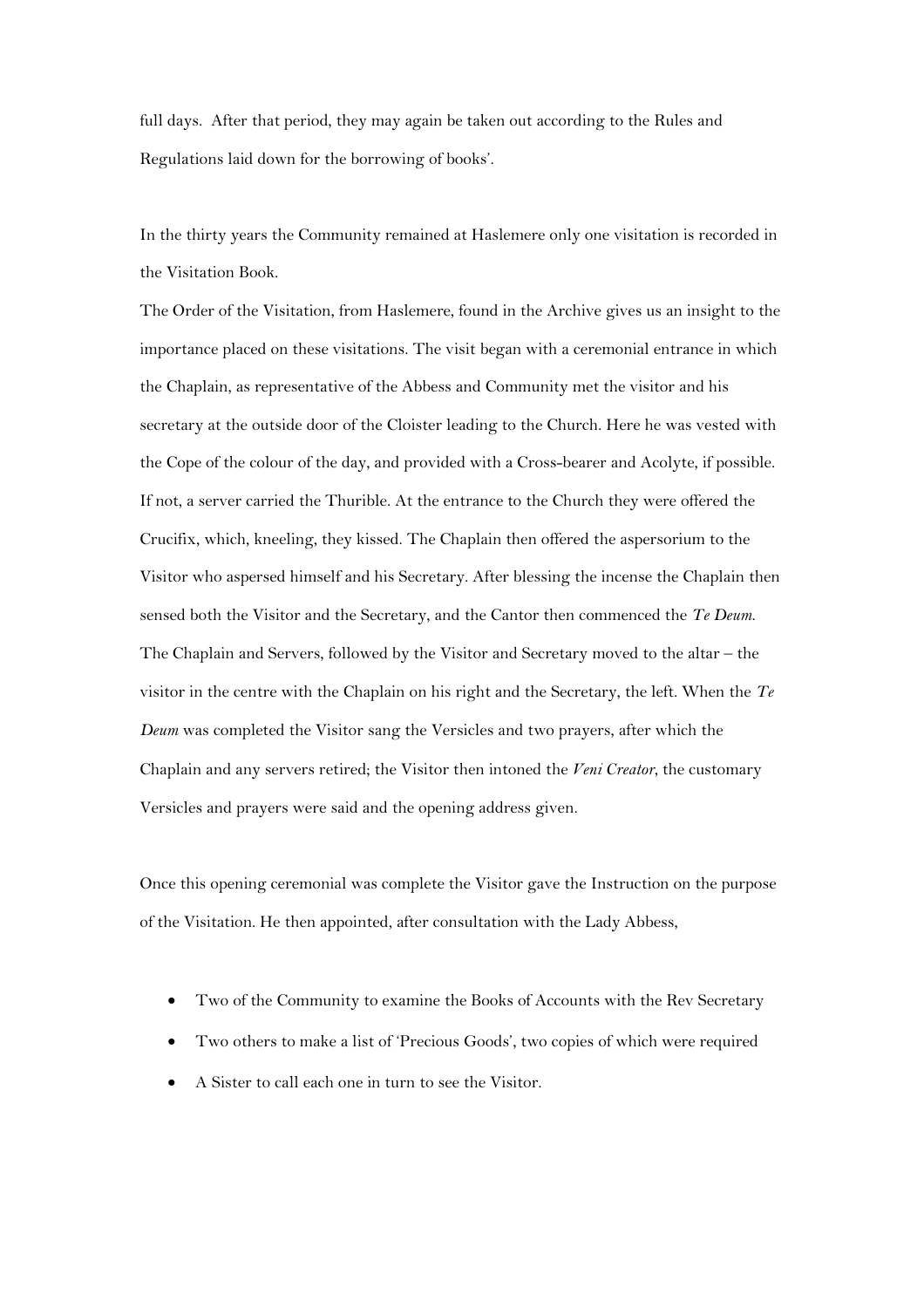Amongst the Visitation papers there is a small collection of records, which list the individual items that nuns held in safekeeping at the time of any specific Visitation. These were presented to the Visitor, and all are completed in the same format:

- 1. The usual allowance of Cell furniture, shoes and clothing
- 2. Any extras glasses, pens, watch, clock, rosaries, medal, holy pictures
- 3. Books for constant use
- 4. Borrowed from the Library

### **Image: Dame Mary Ida Barinou's List**

The first Visitation following their admission into the EBC was confirmed by an edict signed by the Abbot President, Dom Edmund Kelly, which ordered that so that, 'no one may plead ignorance of the Visitation, We order this Our Edict to be promulgated in Chapter and then to be affixed to the door of the Chapter-room.' A follow-up letter from Dom Cuthbert Butler, of Downside Abbey, dated 16th September, 1933, notes that the 'Chapter desired that the Visitation be a full Canonical Visitation according to our Constitutions'. The letter goes on, 'in regard to the *Memoriale Paupertatis* [Poverty Bill], in the matter of clothing it is enough to say: Habits (so many) and in general 'regulation underclothing', without specifying articles.' 6

The Monastery was, on occasions a site of controversy and at times the nuns who lived there were plagued with scandal or were caught breaching the code of the Rule of St. Benedict. A specific example from the records, that of 1962 at Haslemere, suggests that some activities occurring at the Abbey were unsuitable for religious life. The Bishop, Cyril Conrad Cowderoy, made suggestions of things to improve and suggested that the Abbey was not behaving as expected, for example:

1. We found undeniable evidence that special and unregulated friendships are responsible for much unhappiness, Jealousy and a lack of religious spirit

<sup>6</sup> Visitations, VI. C xxxx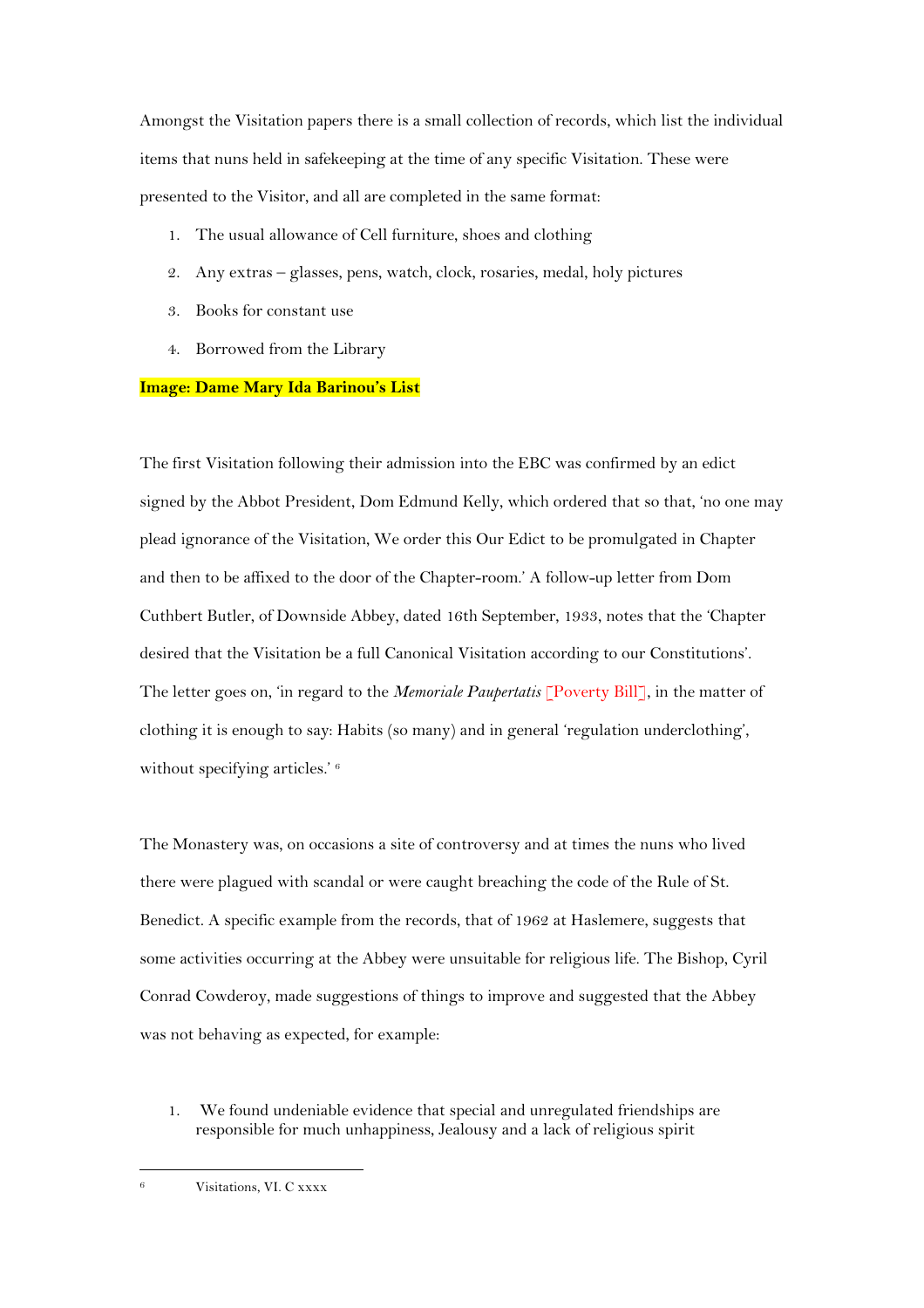- 2. There seems a lot of gossip and the rule of silence is not properly kept.
- 3. It is alleged that there is unfair lobbying and pressure before voting in Chapter, and recrimination and discussions afterwards.
- 4. It is alleged that certain members of the Community have a far greater freedom than the rest in the reception of books and parcels, even parcels of food. It is also alleged that there is defect in the observance of the vow of poverty, and that one member of the Community retains and administers her own money and uses her own chequebook.
- 5. In general the religious observance seems fair enough, but it is alleged that some Sisters rarely visit the chapel during the day, and that conduct in choir is often wanting in reverence.
- 6. We feel that certain Sisters are inclined to discuss the affairs of the Monastery with persons outside and accept conclusions under such influence….
- 7. This seems to be much uninstructed comment on the canonical in the validity of the novitiate of one of the choir sisters. This is the unfortunate result of persons with little knowledge making unhesitating judgements in a case which is much needed consideration, and further it was another case of accepting direction and advice from without the cloister which was given without due authority….
- 8. Is alleged that there is a great lack of charity and consideration towards the lay sisters by certain of the choir sisters and an absurd sort of class distinction. We feel there may well be some foundation for this compline, although there could be some slight exaggeration. In general the lay sisters made a fairly good impression on us and they seemed to be less jealousy and dissension among them than among the choir sisters.

However, not all visitations were episcopal. In 1909, following the publication of a book written by the former nun, Mary Maurus Moult, the so-called 'Escaped Nun', the Community arranged for a visitation by a J.P., the local vicar at Manningtree who was a barrister and William Sydney Calvert, the Lord of the Manors, to examine whether the claims made about life at the Abbey were as described by Miss Moult. The report, published after the visit on 30<sup>th</sup> October 1909 read:

Going at an hour arranged by ourselves we were received at once by the Lady Abbess and her secretary and were shown over the entire establishment. We were allowed to converse freely with any of the nuns apart from the presence of superiors, and were struck with the expressions of contentment and happiness used by all whom we addressed in talking of their daily life. None of them used any words of complaint of discontent, and many said that to nothing would persuade them to give up their profession. We were much impressed by the order, cleanliness and appearance comfort at pervaded the whole house.